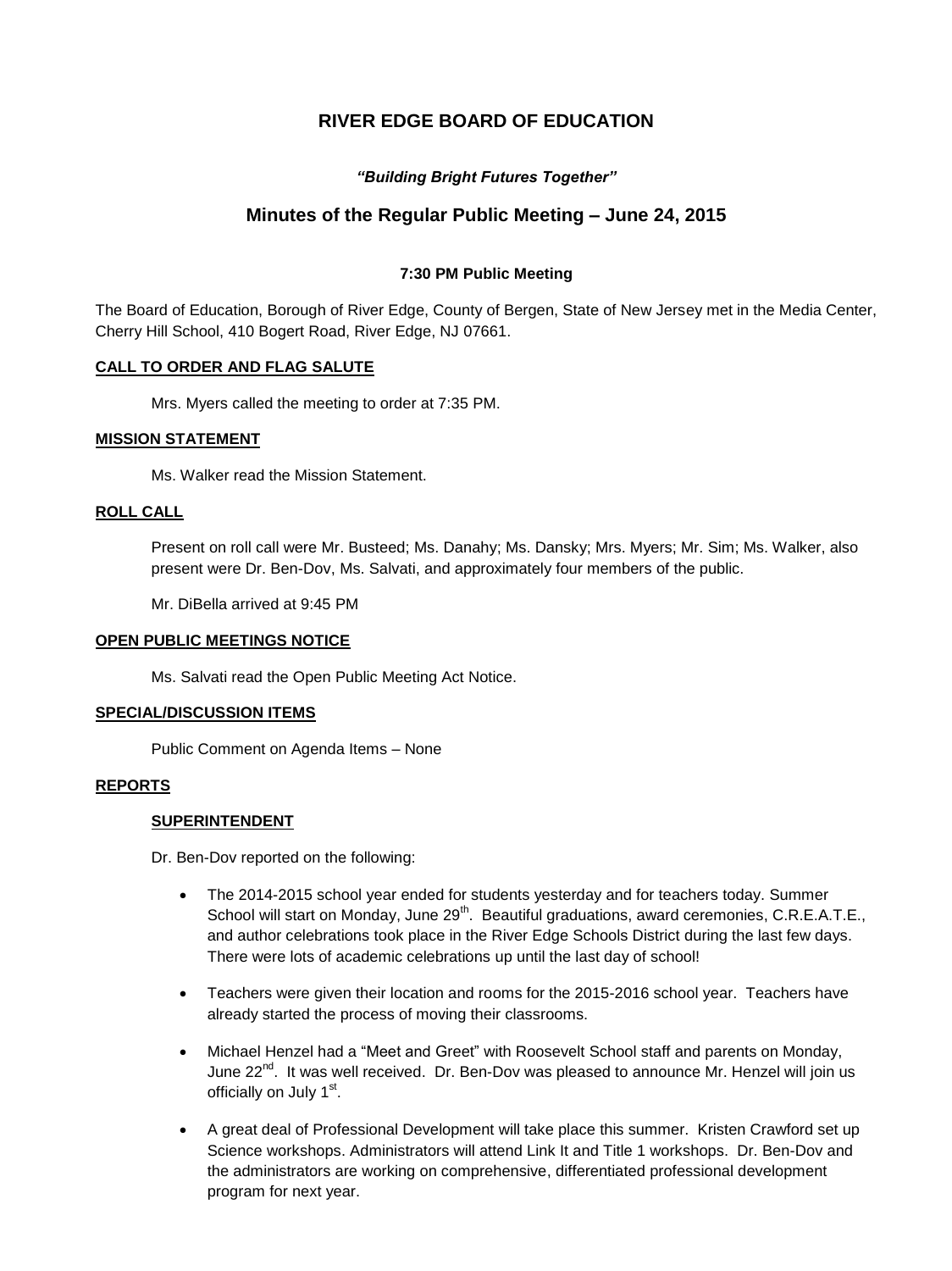- Hiring is ongoing and will continue throughout the summer.
- Dr. Ben-Dov plans on giving the board curriculum revisions for their review by the July 29<sup>th</sup> board meeting. All curricula will include 21<sup>st</sup> Century and echnology skills.
- The Mayor and Council met on Monday, June 15th and had a discussion regarding parking on Wayne Avenue which will ease parking during drop off and pick up near New Bridge Center.
- Dr. Ben-Dov is pleased there is a resolution on tonight's agenda for the technology devices for River Edge teachers.
- Dr. Ben-Dov thanked all of the teachers, administrators, board members, custodians, all the behind the scene personnel, and the PTO's for all of their hard work this school year. It is truly appreciated.

## **PRINCIPAL**

No Principal attended this meeting

## **BOARD SECRETARY**

Ms. Salvati reported on the following:

- As required by Chapter 47, Public Law 2015, a list of the contracts awarded by the Board of Education during the 2014-2015 school year were distributed in the board members packets. This report will be provided to the board annually.
- On tonight's agenda there are three motions to approve the year-end deposit 1).Capital Reserve 2). Maintenance Reserve Accounts and 3). Tuition Reserve.
- We are still looking for a District Bus Driver. Please let Ms. Salvati know if you know anyone who might be interested in this position.

## **PRESIDENT**

No report at this time

## **COMMITTEES**

 $\bullet$  Ms. Walker attended the Mayor and Council Meeting on June 15<sup>th</sup>. They discussed possible housing development in town, location of borough elections, and parking on Wayne Avenue.

## **MOTIONS TO BE ACTED UPON**

## **ADMINISTRATION/POLICY**

**Motion by Mr. Busteed Seconded by Mr. Sim**

> 1**. WHEREAS,** the Board of Education is meeting in public session on June 24, 2015 and it will not meet again in public session until July 29, 2015.

**WHEREAS,** certain business transactions must necessarily be addressed during the hiatus of public sessions of the Board, including but not limited to, the offering of contracts of employment.

**NOW THEREFORE BE IT RESOLVED** that the Superintendent of Schools is authorized to offer contracts of employment on behalf of the Board between June 24, 2015 and July 29, 2015 subject to final approval of the Board.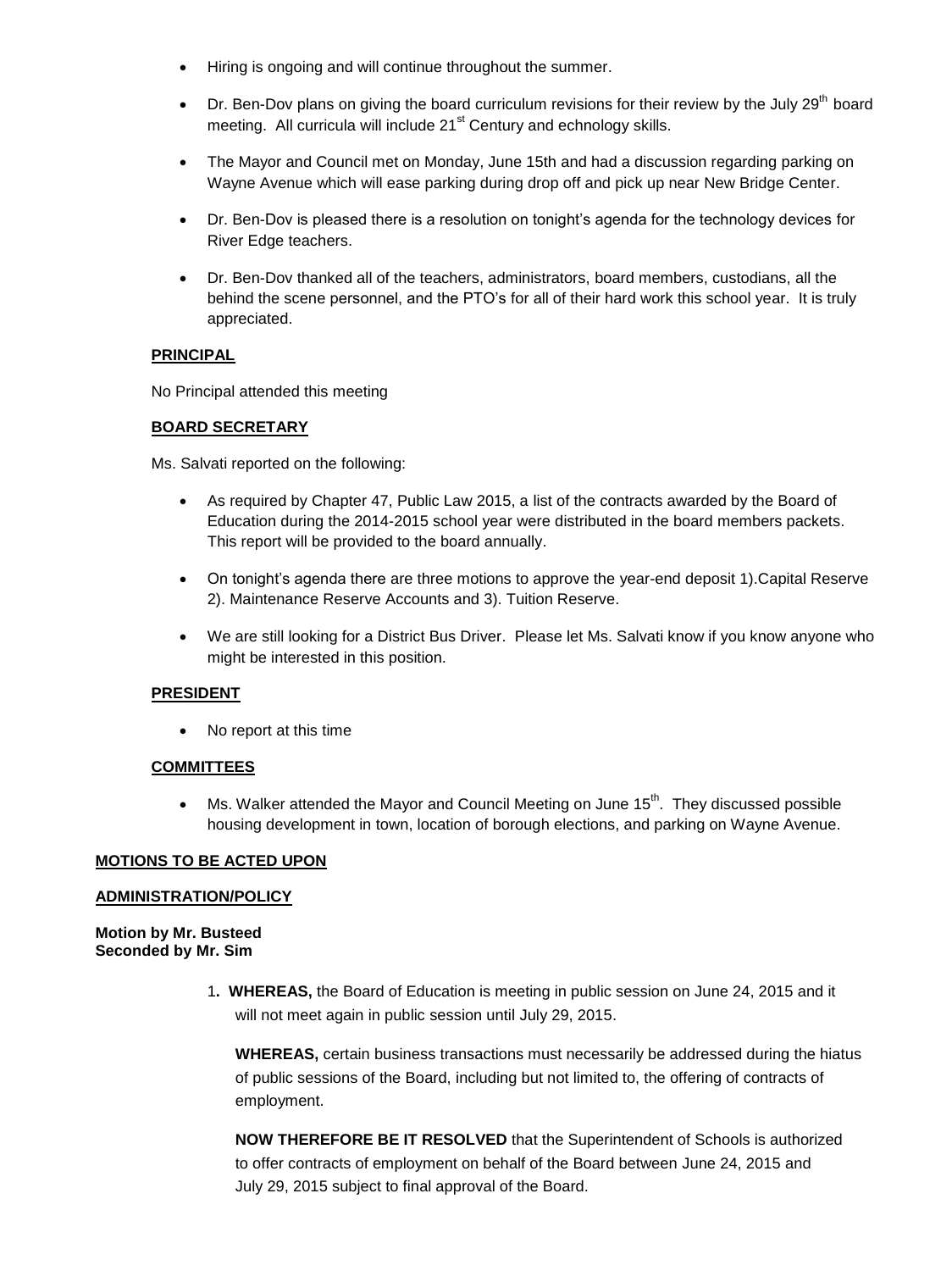- 2. That the Board of Education approve the summer hours beginning July 1, 2015 through August 31, 2015 for 12 month employees.
- 3. That the Board of Education approve the 2015-2016 Statement of Assurance for Mentoring Plan.

### **CURRICULUM/EDUCATION** - None

**BUILDING & GROUNDS** - None

#### **FINANCE/GRANTS/GIFTS**

#### **Motion by Mr. Sim Seconded by Ms. Walker**

1. That the Board of Education approve the bills & claims dated June 2015 totaling \$467,924.58 including checks #37385 through #37485. Payrolls dated May 15, 2015 and May 29, 2015, totaling \$1,076,111.33 issued therefore, a copy of such warrants list be attached as part of these minutes. (Addendum)

Ayes: Mr. Busteed, Ms. Danahy, Ms. Dansky, Mrs. Myers, Mr. Sim Nays: None, Abstained: Ms. Walker

#### **Motion by Ms. Walker Seconded by Ms. Dansky**

2. That the Board of Education approve the Budget Transfers for the school year 2014-2015 as of April 30, 2015. (Addendum)

Ayes: Mr. Busteed, Ms. Danahy, Ms. Dansky, Mrs. Myers, Mr. Sim, Ms. Walker Nays: None

### **Motion by Ms. Dansky Seconded by Ms. Danahy**

3. That the River Edge Board of Education approve the Secretary's and Treasurer's Reports for the period ending April 30, 2015.

Further, we certify that as of April 30, 2015 after review of the secretary's monthly financial report (appropriations section) and upon consultation with the appropriate district officials, to the best of our knowledge no major account or fund has been overexpended in violation of N.J.A.C. 6A:23-2.11 and that sufficient funds are available to meet the districts financial obligation for the remainder of the fiscal year. (Addendum)

4. **WHEREAS**, NJSA 18A:21-2 and NJSA 18A:7G-13 permit a Board of Education to establish and/or deposit into certain reserve accounts at year end, and

**WHEREAS**, the aforementioned statutes authorize procedures, under the authority of the Commissioner of Education, which permit a Board of Education to transfer anticipated excess current revenue or unexpended appropriations into reserve accounts during the month of June by board resolution, and

**WHEREAS**, the River Edge Board of Education wishes to deposit anticipated current year surplus into a Capital Reserve account at year end, and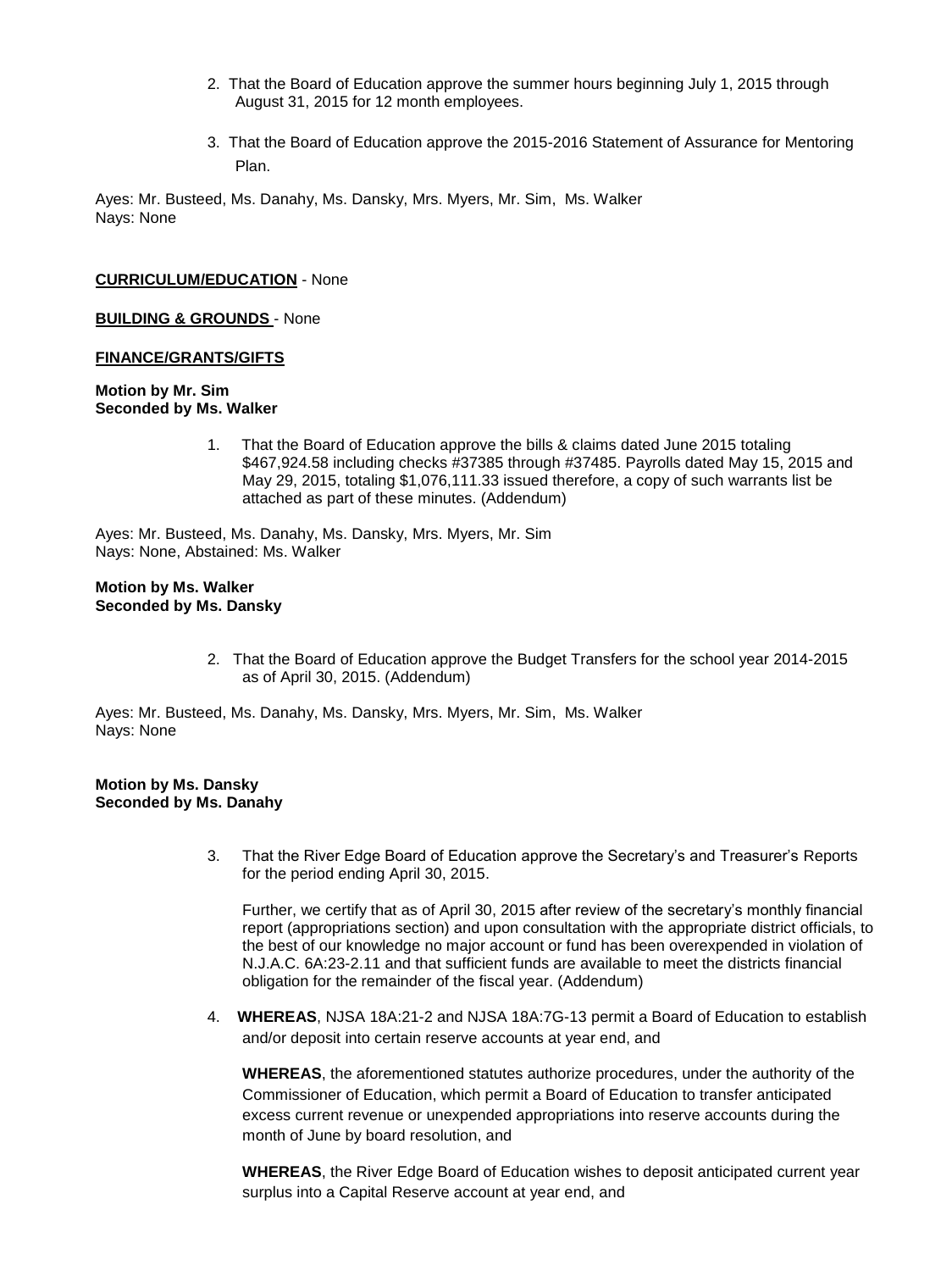**WHEREAS**, the River Edge Board of Education has determined that up to \$500,000 is available for such purpose of transfer;

**NOW THEREFORE BE IT RESOLVED** by the River Edge Board of Education that it hereby authorizes the district's School Business Administrator to make this transfer consistent with all applicable laws and regulations.

Ayes: Mr. Busteed, Ms. Danahy, Ms. Dansky, Mrs. Myers, Mr. Sim, Ms. Walker Nays: None

## **Motion by Ms. Danahy Seconded by Mr. Busteed**

5. **WHEREAS**, NJSA 18A:21-2 and NJSA 18A:7G-13 permit a Board of Education to establish and/or deposit into certain reserve accounts at year end, and

**WHEREAS**, the aforementioned statutes authorize procedures, under the authority of the Commissioner of Education, which permit a Board of Education to transfer anticipated excess current revenue or unexpended appropriations into reserve accounts during the month of June by board resolution, and

**WHEREAS**, the River Edge Board of Education wishes to deposit anticipated current year surplus into a Maintenance Reserve account at year end, and

**WHEREAS**, the River Edge Board of Education has determined that up to \$50,000 is available for such purpose of transfer;

**NOW THEREFORE BE IT RESOLVED** by the River Edge Board of Education that it hereby authorizes the district's School Business Administrator to make this transfer consistent with all applicable laws and regulations.

Ayes: Mr. Busteed, Ms. Danahy, Ms. Dansky, Mrs. Myers, Mr. Sim, Ms. Walker Nays: None

## **Motion by Mr. Busteed Seconded by Mr. Sim**

- 6. That the Board of Education authorize the submission of the Title 1 Application for the 2015–2016 School Year and further move to accept funds in the amount of \$64,683.
- 7. That the Board of Education approve the purchase of 65 MacBook Air Laptops from Apple Inc. per State Contract # 70259 at a cost of \$63,171.25.

Ayes: Mr. Busteed, Ms. Danahy, Ms. Dansky, Mrs. Myers, Mr. Sim, Ms. Walker Nays: None

#### **Motion by Mr. Sim Seconded by Ms. Walker**

8. **WHEREAS**, NJSA 18A:21-2 and NJSA 18A:7G-13 permit a Board of Education to establish and/or deposit into certain reserve accounts at year end, and

**WHEREAS**, the aforementioned statutes authorize procedures, under the authority of the Commissioner of Education, which permit a Board of Education to transfer anticipated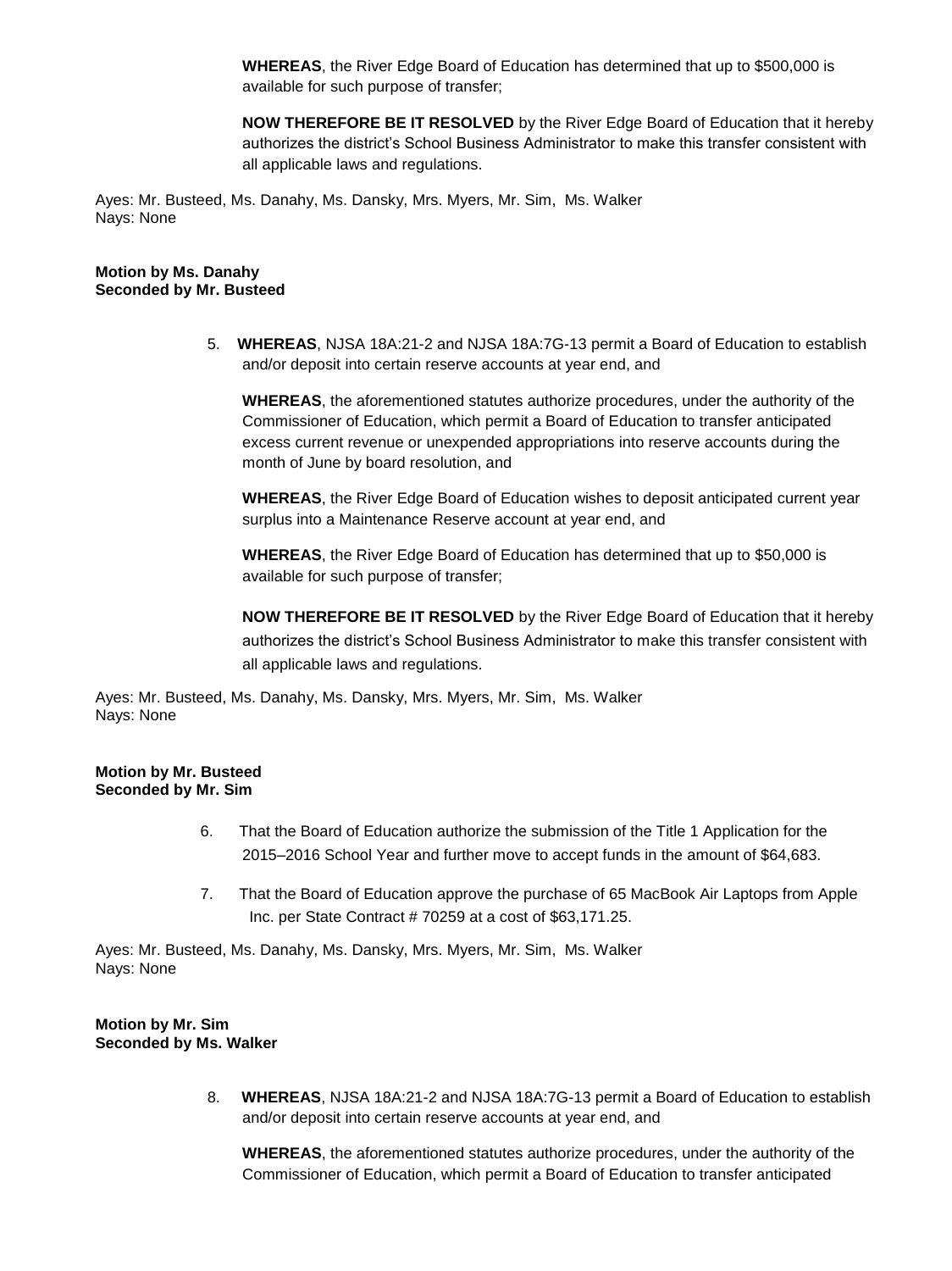excess current revenue or unexpended appropriations into reserve accounts during the month of June by board resolution, and

**WHEREAS**, the River Edge Board of Education wishes to deposit anticipated current year surplus into a Tuition Reserve account at year end, and

**WHEREAS**, the River Edge Board of Education has determined that up to \$75,000 is available for such purpose of transfer;

**NOW THEREFORE BE IT RESOLVED** by the River Edge Board of Education that it hereby authorizes the district's School Business Administrator to make this transfer consistent with all applicable laws and regulations.

Ayes: Mr. Busteed, Ms. Danahy, Ms. Dansky, Mrs. Myers, Mr. Sim, Ms. Walker Nays: None

### **PERSONNEL**

#### **Motion by Ms. Walker Seconded by Ms. Dansky**

1. That the Board of Education, with the recommendation of the Superintendent, approve the following Certificated Personnel for the 2015-2016 School Year. Salaries to be determined upon the ratification and approval of the negotiated REEA Agreement.

| Leah Taylor      | Teacher, BA, Step 1                               |
|------------------|---------------------------------------------------|
| Julie Bernhard   | Leave Replacement Teacher, 9/1-11/30, MA, Step 3  |
| *Courtney Sweet  | Part-time Leave Replacement Teacher, MA, Step 1-2 |
| *Susan Schwenker | Resource Teacher, BA, Step 3                      |

Ayes: Mr. Busteed, Ms. Danahy, Ms. Dansky, Mrs. Myers, Mr. Sim, Ms. Walker Nays: None

#### **Motion by Ms. Dansky Seconded by Ms. Danahy**

2. That the Board of Education accept, with regret, the resignation of Rita Scoccola, Part-time ESL Teacher, effective June 30, 2015.

Ayes: Mr. Busteed, Ms. Danahy, Ms. Dansky, Mrs. Myers, Mr. Sim, Ms. Walker Nays: None

#### **Motion by Ms. Danahy Seconded by Mr. Busteed**

3. That the Board of Education accept, with regret, the resignation of Frank Perrone, Music Teacher, effective June 30, 2015.

Ayes: Mr. Busteed, Ms. Danahy, Ms. Dansky, Mrs. Myers, Mr. Sim, Ms. Walker Nays: None

**Motion by Mr. Busteed Seconded by Mr. Sim**

> 4. That the Board of Education accept, with regret, the resignation of Kristen Crawford, Mathematics and Science Coach and Supervisor, effective June 30, 2015.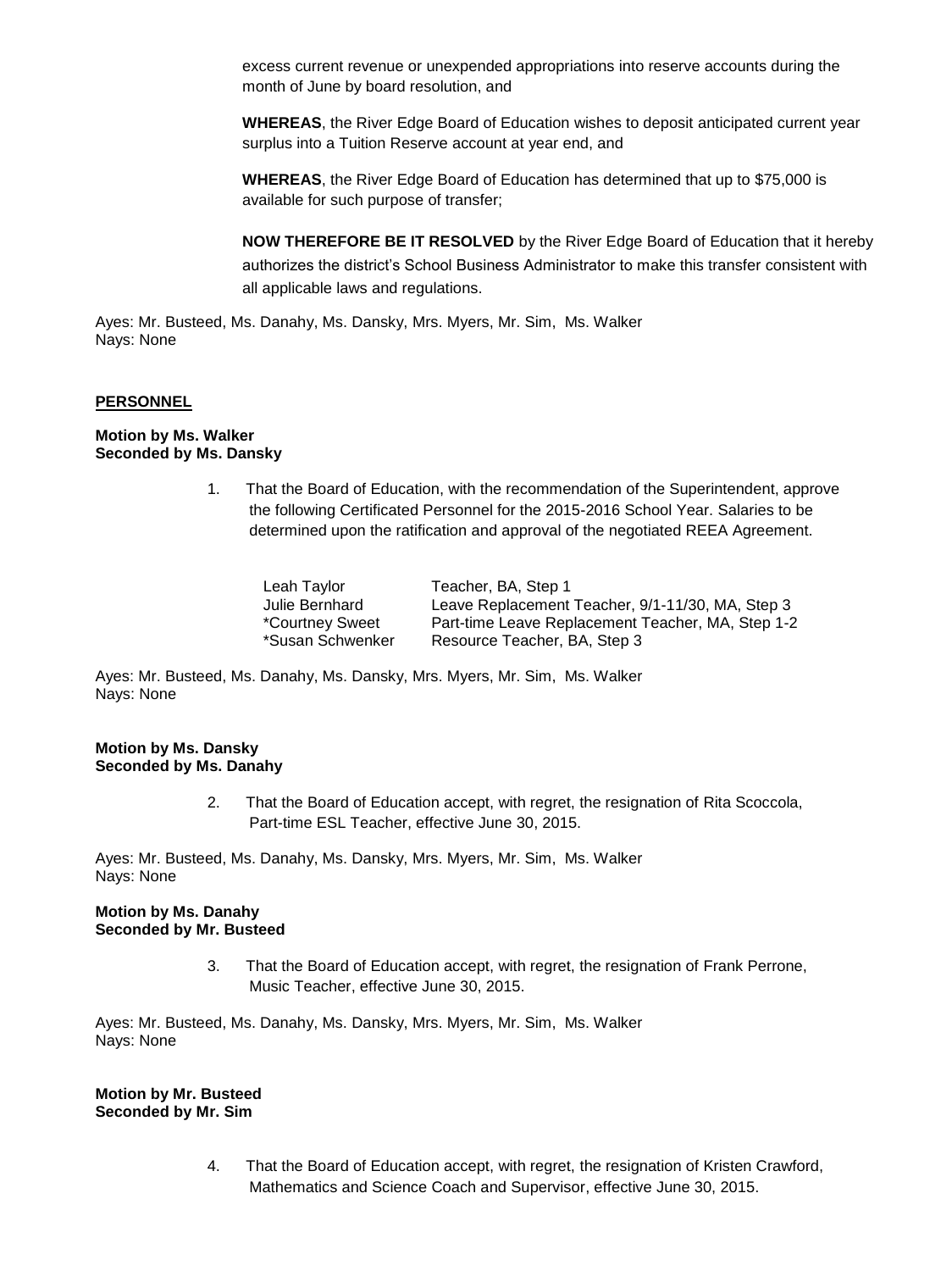## **Motion by Mr. Sim Seconded by Ms. Walker**

- 5. That the Board of Education approve, Kristen Crawford, to perform District curriculum work during July and August for a maximum of 20 days at her per diem rate.
- 6. That the Board of Education, with the recommendation of the Superintendent, approve the Extended State Family Leave of Absence for Ashley Adimando to commence on September 1, 2015 through October 30, 2015.
- 7. That the Board of Education, with the recommendation of the Superintendent, approve the State Family Leave of Absence for Ahinoa Otero to commence on or about September 29, 2015 through December 31, 2015.

Ayes: Mr. Busteed, Ms. Danahy, Ms. Dansky, Mrs. Myers, Mr. Sim, Ms. Walker Nays: None

#### **Motion by Ms. Walker Seconded by Ms. Dansky**

- 8. That the Board of Education approve the transfer of the following Teachers from New Bridge Center/Cherry Hill School to Roosevelt School effective September 1, 2015.
	- Casey Aday Nicole Colon Colleen Poole

Ayes: Mr. Busteed, Ms. Danahy, Ms. Dansky, Mrs. Myers, Mr. Sim, Ms. Walker Nays: None

## **Motion by Ms. Dansky Seconded by Mr. Danahy**

- 9. That the Board of Education, with the recommendation of the Superintendent, approve, Christine Moran, Teacher in Charge, for Cherry Hill School for the 2015-2016 school year.
- 10. That the Board of Education, with the recommendation of the Superintendent, approve Abby Burns-Paterson, Teacher in Charge, for Roosevelt School for the 2015-2016 school year.
- 11. That the Board of Education approve the following individuals for Morning Supervision Duty as per Article XIII Section 13.3 of the River Edge Education Association Contract Agreement.
	- Ashley Cannata Carolyn Church Rebecca DelPriore Nichol DelRosso Ryan Schmid April Kaiser\*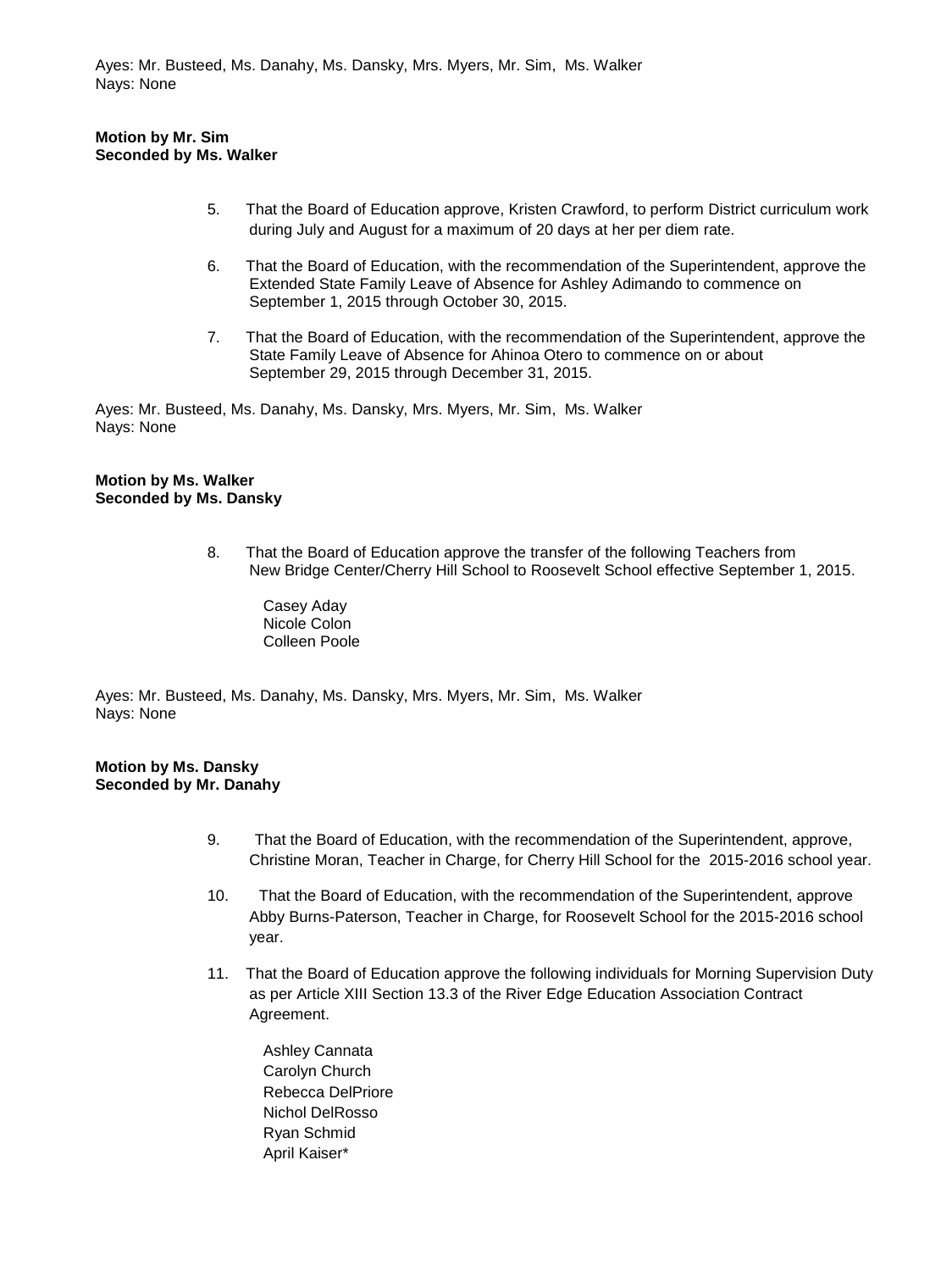## **Motion by Ms. Danahy Seconded by Mr. Busteed**

- 12. That the Board of Education, with the recommendation of the Superintendent, approve Michael Masangcay, Full-time District Technology Assistant, from July 1, 2015 through June 30, 2016.
- 13. That the Board of Education, with the recommendation of the Superintendent, approve Mary Ellen Cameron, part-time health aide, for a maximum of 23 hours per week from July 1, 2015 through June 30, 2016.
- 14. That the Board of Education, with the recommendation of the Superintendent, approve Nancy Hurm part-time clerical aide, for a maximum of 23 hours per week from July 1, 2015 through June 30, 2016.

Ayes: Mr. Busteed, Ms. Danahy, Ms. Dansky, Mrs. Myers, Mr. Sim, Ms. Walker Nays: None

#### **Motion by Mr. Busteed Seconded by Mr. Sim**

15. That the Board of Education, with the recommendation of the Superintendent, approve the following as substitute employees for the 2015-2016 school year.

## Substitute Teachers

Anastos, Stacey Chamberlain, Gina Chamberlain, Kimberly Dellatorre, Patricia\* Drossman, Ann Fairchild, Matthew Gardocki, Carol Gleason, Alexandra Kafafian O'Mealy, Karen Kossuth, Jeanmarie Laxamana, Ron Lobley, Pamela Martin-Rumsby, Maxine

Mary Ellen Cameron **Maureen Finnegan** Lisa Derbalian and Disk and Disk JoAnn Jennings Mary Pennotti

McElroy, Eileen\* McGinley, Wendy Novegrod, Jennifer Ogden, Heather Olski, Patricia Osterlof, Julie Pedalino, Joanna Sapone, Francine Short, Rosemarie Sulner, Sharon Thomas, Ann Marie **Tietien, Eloise** Wiseman, Helene\*

## **Substitute Nurses Substitute Clerical Aides**

Pamela McConville Theresa Scannapeco-Sims

Ayes: Mr. Busteed, Ms. Dansky, Mrs. Myers, Mr. Sim, Ms. Walker Nays: None, Abstained: Ms. Danahy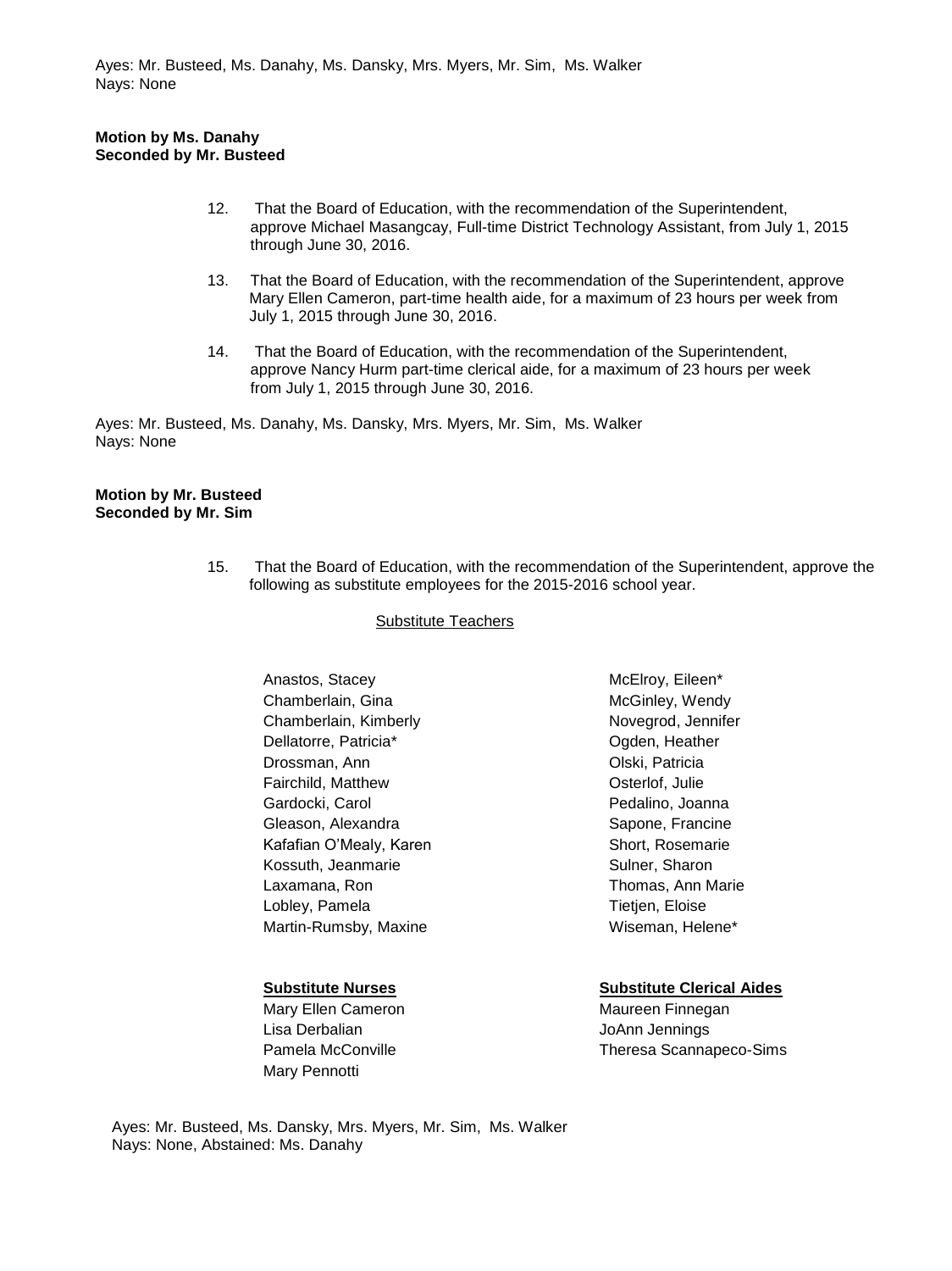#### **Motion by Mr. Sim Seconded by Ms. Walker**

16. That the Board of Education, with the recommendation of the Superintendent, approve the following as Full Time ABA Aides for the 2015-2016 school year.

> Bastable, Mary Belits, Helen Benitez, Francisco Best, Rosa Marisela Blackwell, Alexandria Capozzi, Rhonda Casaburro, Amy Cetro, Justin Connors, Debbie Coquel, Theresa DeLucia, Amanda Douglas, Alrick Drill, Aleida Espinosa, Greg Falla, Deborah Hjelm, Nicole\* Lawler, Kathleen Lekkas, Alexia

Lettieri, Gianna Lloyd, Sheryl Manning, Wendy Maurice, Diana Nyhan, Catherine Ofshinsky, Carol Ofshinsky, Sandra Otero, Ahinoa Rivera, Joanne Runfeldt, Tyne Schmidt, Alexandra Spinetti, Lisa Spaulding, Jordana\* Wallace, Deanna Watson, Christine Yphantides, Laura

17. That the Board of Education, with the recommendation of the Superintendent, approve the following as Part Time Aides for the 2015-2016 school year.

Arjarasumpun,Thippawon Aug, Kyle Chamberlain, Gina Chamberlain, Kim Copolla, Donna Deckler, Tara Francin, Sharon Frontauria, Jacqueline Hasenberg, Stephanie Laxamana, Ron Lobley, Pam

Iannantuano, Dawn McGinley, Wendy McKinless, Kathleen Meyer, Donna Murtha, Kathleen Noel, Eleanor Perekupka, Cleo Rodriguez, Patricia Shuler Elizabeth Stephen, Alison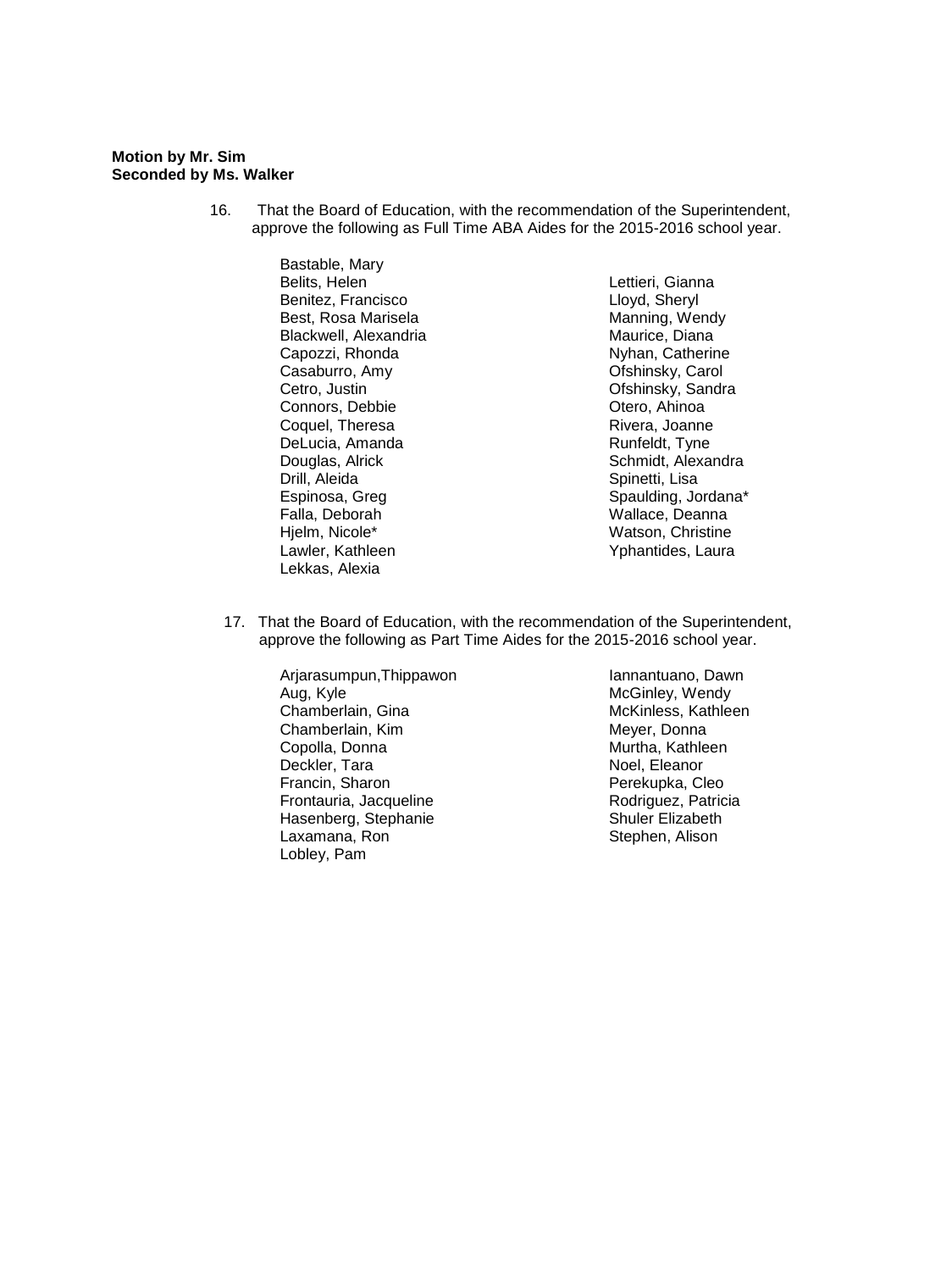18. That the Board of Education, with the recommendation of the Superintendent, approve the employment of the following ABA Aides for the Building Bridges Extended School Program, ABA Instruction, \$35.00 per hour from August 1, 2015 to August 31, 2015.

| <b>ABA Instructor</b> | <b>Total Hours</b> |
|-----------------------|--------------------|
| <b>Courtney Sweet</b> | 25                 |
| Amanda DeLucia        | 30                 |
| <b>Tyne Runfeldt</b>  | 36                 |
| Angel Linton          | 40                 |
| Marisela Best         | 50                 |
| Deanna Wallace        | 60                 |
| <b>Wendy Cassidy</b>  | 35                 |
| Sandy Blackwell       | 50                 |
| Ashley Gargiulo       | 20                 |
| <b>Alrick Douglas</b> | 25                 |
| Laura Yphantides      | 24                 |

- 19. That the Board of Education, with the recommendation of the Superintendent, approve the employment of Greg Espinosa, ABA Aide, for the Building Bridges Extended School Year Program, from July 1, 2015 to July 31, 2015, 8:00 AM to 1:00 PM.
- 20. That the Board of Education, with the recommendation of the Superintendent, approve James Levis, bus driver for the Building Bridges Extended School Year Program, at a maximum of 23 hours per week, from July 1, 2015 to July 31, 2015.

Ayes: Mr. Busteed, Ms. Danahy, Ms. Dansky, Mrs. Myers, Mr. Sim, Ms. Walker Nays: None

**Motion by Mr. Busteed Seconded by Mr. Sim**

- 21. That the Board of Education authorize the payment due the following employees for unused sick days as per the REEA contract. Payment to be made upon the ratification and approval of the negotiated REEA Agreement.
	- Peter Brown Carolyn Brush John Corcoran Joe Hunter
- 22. That the Board of Education, with the recommendation of the Superintendent approve the extended State Family leave of absence for Kristin Karam to commence on September 1, 2015 through November 20, 23. That the Board of Education, with the recommendation of the Superintendent, approve the employment of the following instructional aide for the Summer Enrichment Program, from June 29, 2015 to July 24, 2015, 4 hours per day at their contractual rate.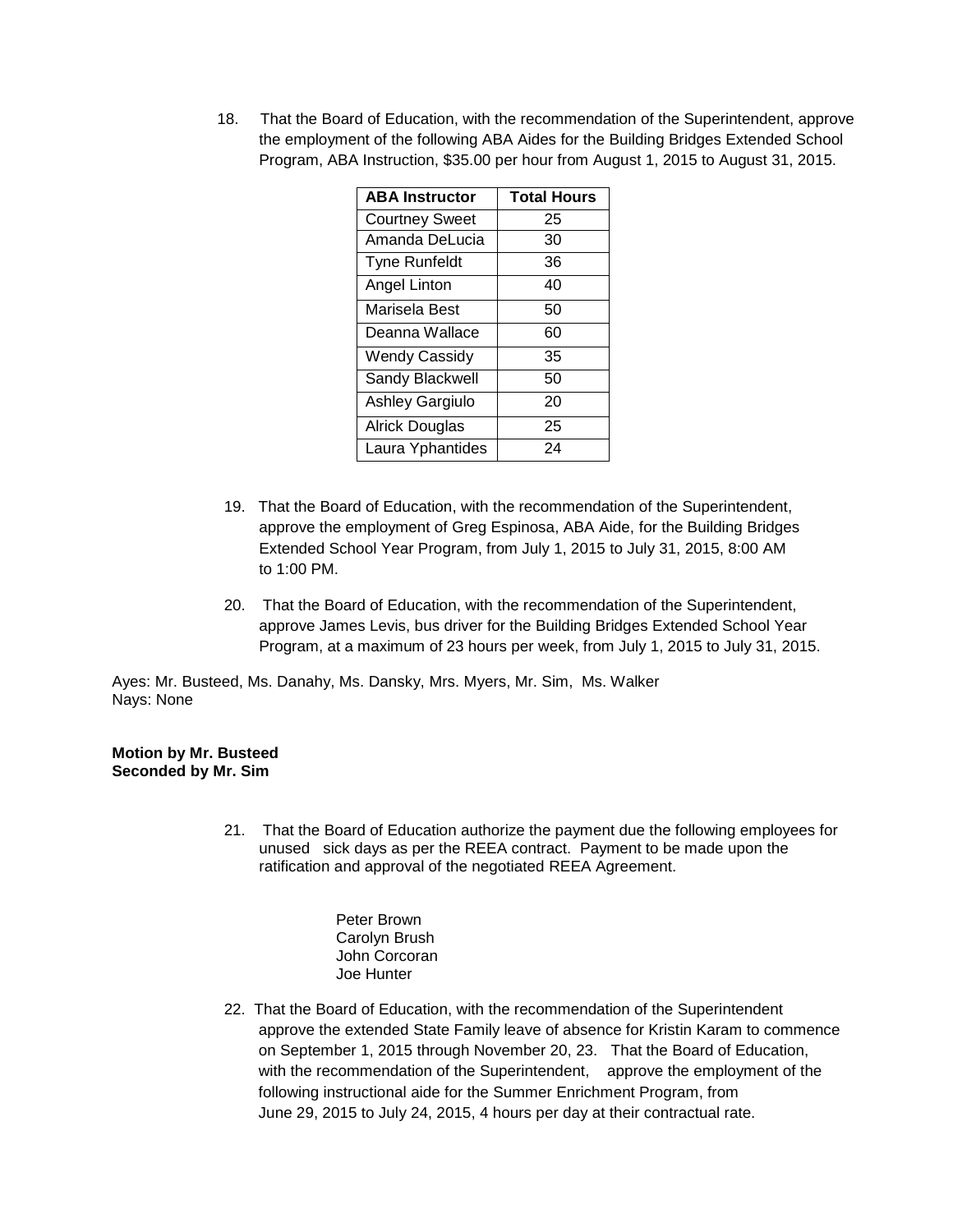| Name             | <b>Hours</b>  |
|------------------|---------------|
| Dawn lannantuano | 10:30 - 12:30 |

- 24. That the Board of Education, with the recommendation of the Superintendent, approve Cheryl Maguire, Clerical Aide, at her hourly rate not to exceed \$5,325.00, from July 1, 2015 to August 31, 2015.
- 25. That the Board of Education approve the correction to the June 10, 2015 Agenda as follows:

| <b>Name</b>     | <b>Correction Step</b> |
|-----------------|------------------------|
| Nichol DelRosso | Teacher, MA, Step 6    |
| Nancy Hafers    | .5 Teacher, BA, Step 3 |

#### **RIVER EDGE SPECIAL EDUCATION**

## **Motion by Mr. Sim Seconded by Ms. Walker**

- 1. That the Board of Education, with the recommendation of the Superintendent approve the services of Karen Willick, Physical Therapist, for the 2015-2016 school year.
- 2. That the Board of Education approve Care Plus NJ, Inc. Contract effective July 1, 2015 through June 30, 2016, at a maximum of \$50,000.

Ayes: Mr. Busteed, Ms. Danahy, Ms. Dansky, Mrs. Myers, Mr. Sim, Ms. Walker Nays: None

#### **REGION V ADMINISTRATION & TRANSPORTATION**

#### **Motion by Ms. Walker Seconded by Ms. Dansky**

1. That the Board of Education approve the bills & claims dated June, 2015 totaling \$914,050.42 including checks #64355 through #64564.

2. **BE IT RESOLVED THAT THE REGION V COUNCIL FOR SPECIAL EDUCATION WILL PROVIDE SHARED SERVICES FOR ITS MEMBER DISTRICTS AND BE IT FURTHER RESOLVED THAT THE RIVER EDGE BOARD OF EDUCATION,** upon recommendation of the Superintendent, approve the following Region V Shared Services Consultants, Psychologists, Learning Disabilities Teacher Consultants, Social Workers, Speech Language Specialists, Occupational and Physical Therapists, Translators to provide evaluations, direct services and consultation, to non-public and public schools for member districts upon request for the 2015-2016 school year.

| Stephanie Javier | <b>Behaviorist</b>                       |
|------------------|------------------------------------------|
| Stephen Wuensch  | <b>Behaviorist</b>                       |
| Abel Casteneda   | Learning Disabilities Teacher Consultant |
| Fran Ebel        | Learning Disabilities Teacher Consultant |
| Lauren Gallo     | Learning Disabilities Teacher Consultant |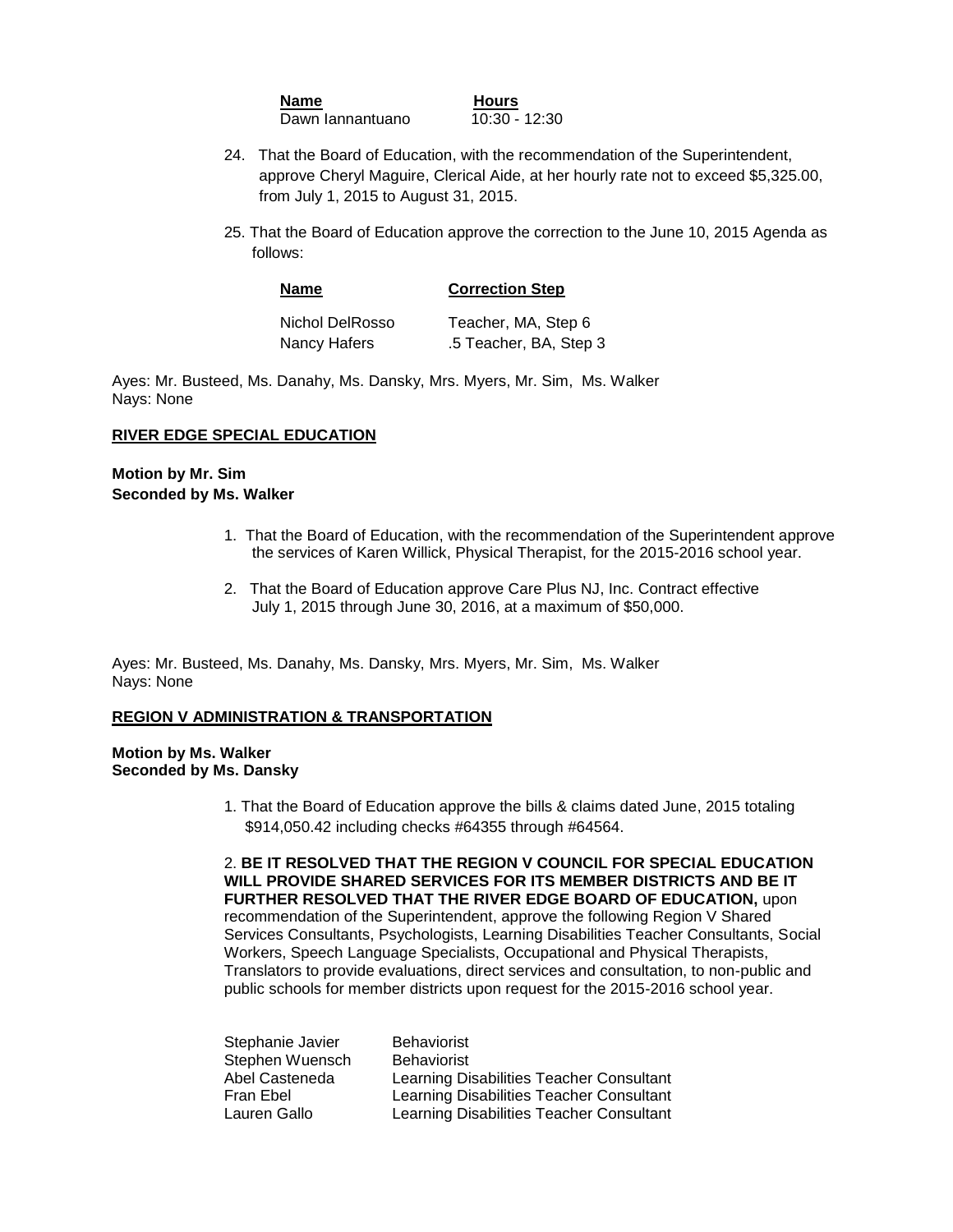Comprehensive Learning Disabilities Consultant Educational Services Tamar Shtrambrandt Occupational Therapist Christine Moran Occupational Therapist Sara Morin Occupational Therapist Jennifer Schoenbrunn Occupational Therapist Susan Dresdner Occupational Therapist Jamie Weiss Occupational Therapist Theresa Alston Psychologist Nicole Aquilino Psychologist Joseph Cafaro Psychologist Dania Diaz **Psychologist** Judith Knee Psychologist Mala Dalta **Psychologist** Andrea Facciolo Psychologist Marilyn Friedman Psychologist Diana Lizardo Psychologist Erika Oak Psychologist Jen Pappachristou Psychologist Melissa Sapio Psychologist Jolie Siegel Psychologist Lindsay Solotruk Psychologist Janelle Giresi Physical Therapist CK Therapy Physical Therapist Eileen Mulcahy Physical Therapist Michal Porath Physical Therapist Michelle Dailey **Social Worker** Heather Gilgallon Social Worker Oswald Sanchez Social Worker Ronni Steinwolf **Social Worker**<br>Victoria Wozniak **Social Worker** Victoria Wozniak Johanna Bargisen Behaviorist

Judy Johnston Learning Disabilities Teacher Consultant Edvard Kusaksizyan Learning Disabilities Teacher Consultant Patricia London Learning Disabilities Teacher Consultant William Luderer Learning Disabilities Teacher Consultant Jill McManus Learning Disabilities Teacher Consultant Emmanuel Morales Learning Disabilities Teacher Consultant Ellen Muhlberg Learning Disabilities Teacher Consultant Jane Petrozzino Learning Disabilities Teacher Consultant Christina Ranaudo Learning Disabilities Teacher Consultant Rocco Recchione Learning Disabilities Teacher Consultant Aida Rosado Learning Disabilities Teacher Consultant Tara Scarborough Learning Disabilities Teacher Consultant Vincent Varrassi Learning Disabilities Teacher Consultant Michele McMahon Learning Disabilities Teacher Consultant Nicole Hampton Learning Disabilities Teacher Consultant Beth Levitown Speech and Language Specialist Indira Brcvak Speech and Language Specialist Pnina Fessel Speech and Language Specialist Aviva Hamber Speech and Language Specialist Leslie Harmony Speech and Language Specialist Talia Lipton Speech and Language Specialist Kris McHale Speech and Language Specialist Elissa Melzer Speech and Language Specialist Lauren Petrizzo Speech and Language Specialist Jessica Reich Speech and Language Specialist Ronnit Rich Speech and Language Specialist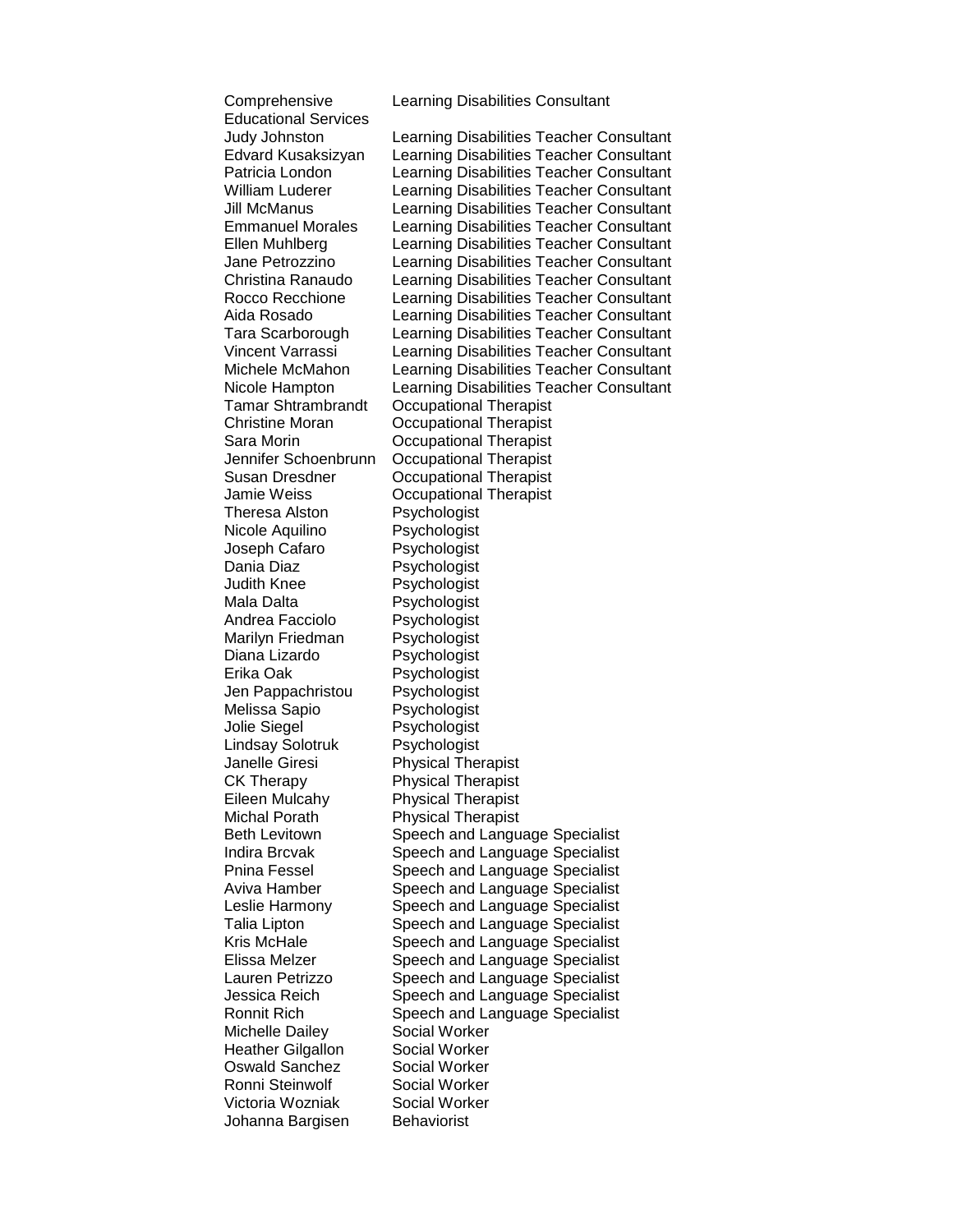Simara Bruhim Behaviorist Christine Eisen Behaviorist Michelle Goodman Behaviorist Stephanie Javier Behaviorist Jessica McSherry Behaviorist Hetal Naik Behaviorist Sara Tarascavage Behaviorist Nicole Turon Diaz Behaviorist Stephen Wuensch Behaviorist Ivy Kagan Learning Disabilities Teacher Consultant Deborah Rogoff Learning Disabilities Teacher Consultant Vivian Genn Occupational Therapist Deena Morris **Occupational Therapist** Raya Redlich Occupational Therapist Miriam Skydell Occupational Therapist Sheri Wadler **Occupational Therapist** Erica Feldman Bases Psychologist Megan Toomey Lynch Psychologist Gisele Brown Physical Therapist Rachel Semescki Physical Therapist Jana Zimmerman Physical Therapist Beth Levitown Speech and Language Specialist Alissa BroizmanSpeech and Language Specialist Roberta Cozic Speech and Language Specialist Haber Associates Speech and Language Specialist Rona Himber Speech and Language Specialist Lisa Houben Speech and Language Specialist Deborah Roberts Speech and Language Specialist Shira Stokar-Kessock Speech and Language Specialist Sara Taragin Speech and Language Specialist Evan Weber Speech and Language Specialist Jamie Kagan-Heit Social Worker Paula Varrassi Social Worker Catherine Cleenput Teacher Sylvia Consentino Teacher Patrick Gallagher Teacher Lisa Milun Teacher Corrine Pochtner Teacher Helene Saffern Teacher Lucy Trotter **Teacher** Anne Avigdor **Teacher** Claire Tunik Teacher Marie Luce Sajous **ESL Teacher** Arlene Cox ESL Teacher Elisabeth Deyo Reading Teacher Stephanie Morgan Teacher of the Deaf B.E.S.T. for Education Teacher of Handicapped Lorraine Cella **Teacher of Handicapped** Laura Guider Teacher of Handicapped Anita Lovallo Teacher of Handicapped Melissa Xepolitos Teacher of Handicapped Nicole Hampton Learning Disabilities Teacher Consultant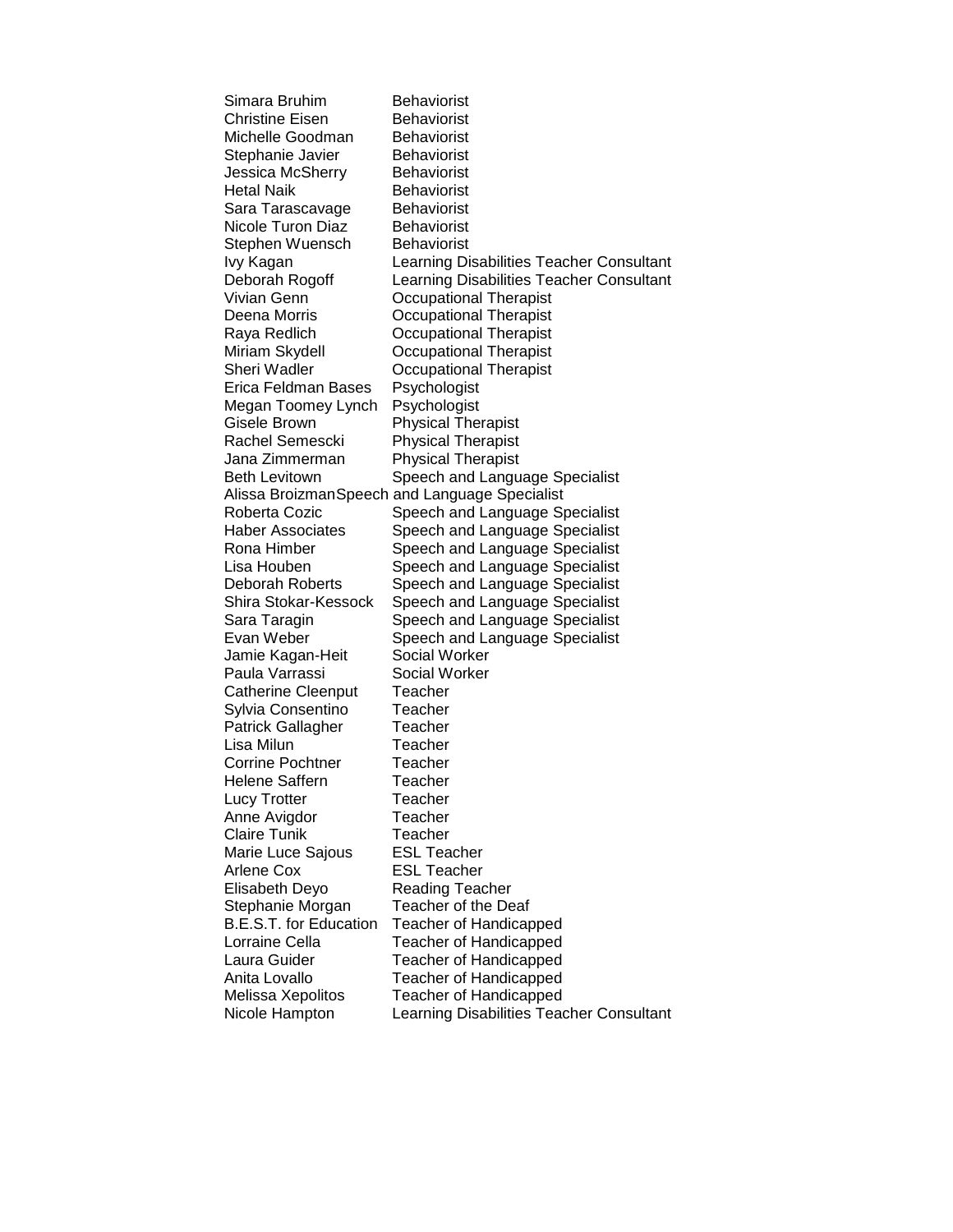3. **BE IT RESOLVED THAT THE REGION V COUNCIL FOR SPECIAL EDUCATION WILL OPERATE A WORKFORCE INVESTMENT BOARD (WIB) GRANT-FUNDED SUMMER WORK READINESS PROGRAM (PROJECT SCOPE) FOR ITS MEMBER DISTRICTS AND BE IT FURTHER RESOLVED THAT THE RIVER EDGE BOARD OF EDUCATION**, upon recommendation of the Superintendent, approve the grant allocation from the Bergen County Technical Schools and the Bergen County Workforce Investment Board for the Region V WIA In-School Youth program (Project SCOPE) in the amount of \$192,964.00. The grant funding will serve approximately138 youths and run from June 29, 2015 until July 24, 2015.

4**. BE IT RESOLVED THAT THE REGION V COUNCIL FOR SPECIAL EDUCATION WILL OPERATE A WORKFORCE INVESTMENT BOARD (WIB) GRANT-FUNDED SUMMER WORK READINESS PROGRAM (PROJECT SCOPE) FOR ITS MEMBER DISTRICTS AND BE IT FURTHER RESOLVED THAT THE RIVER EDGE BOARD OF EDUCATION,** upon recommendation of the Superintendent, approve the following Staff members for the 2015-2016 SCOPE program:

| Pene Weber         | Job Coach |
|--------------------|-----------|
| Camille Hamiford   | Job Coach |
| Farah Dunham       | Job Coach |
| Meghan Polak       | Job Coach |
| John Oberlander    | Job Coach |
| Robert Hans        | Job Coach |
| Dorothea Welch     | Job Coach |
| Casey D'Elia       | Job Coach |
| John Francin       | Job Coach |
| Nicolette Ferrigno | Job Coach |
| Jenny Miller       | Job Coach |
| Judon Foster       | Job Coach |
| Spencer Jones      | Job Coach |
| Genieve Holder     | Job Coach |
| Jack Mullen        | Job Coach |
|                    |           |

Ayes: Mr. Busteed, Ms. Danahy, Ms. Dansky, Mrs. Myers, Mr. Sim, Ms. Walker Nays: None

#### **Motion by Ms. Dansky Seconded by Ms. Danahy**

5. That the Board of Education, table until July 29, 2015, the approval of the employment of the Region V Staff for the 2015-2016 school year as per the list, on file in the District Office.

Ayes: Mr. Busteed, Ms. Danahy, Ms. Dansky, Mrs. Myers, Mr. Sim, Ms. Walker Nays: None

#### **OLD/NEW BUSINESS** - None

## **PUBLIC DISCUSSION** – None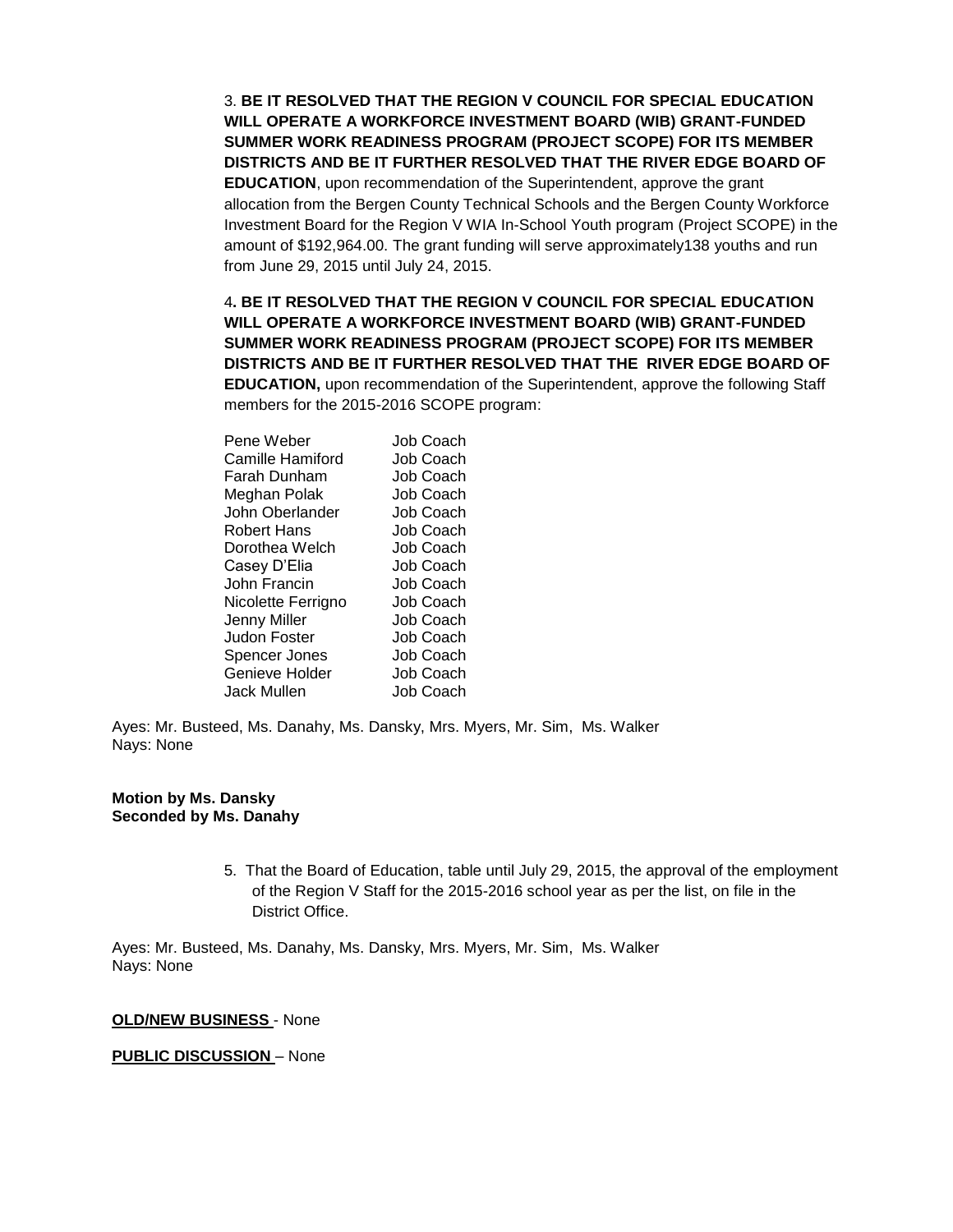#### **CLOSED SESSION**

#### **Motion by Mr. Busteed Seconded by Mr. Sim**

That the Board of Education convene into closed session at 8:15 PM to discuss personnel.

Ayes: Mr. Busteed, Ms. Danahy, Ms. Dansky, Mrs. Myers, Mr. Sim, Ms. Walker Nays: None

### **RECONVENE**

### **Motion by Ms. Dansky Seconded by Ms. Danahy**

That the Board of Education reconvene the regular public meeting at 8:45 PM.

Ayes: Mr. Busteed, Ms. Danahy, Ms. Dansky, Mrs. Myers, Mr. Sim, Ms. Walker Nays: None

#### **PERSONNEL**

## **Motion by Ms. Danahy Seconded by Mr. Busteed**

26. That the Board of Education accept, with regret, the resignation of Julia Diminich, Literacy Coach and Instructional Supervisor, effective June 30, 2015.

Ayes: Mr. Busteed, Ms. Danahy, Ms. Dansky, Mrs. Myers, Mr. Sim, Ms. Walker Nays: None

#### **Motion by Ms. Dansky Seconded by Ms. Danahy**

- 27. That the Board of Education approve, John Lyons, Supervisor of Buildings & Grounds, effective July 1, 2015 through June 30, 2016 at a salary on file in the District Office.
- 28. That the Board of Education approve the Board Office Support Staff for July 1, 2015 through June 30, 2016. Salaries on file in the District Office.
- 29. That the Board of Education approve the salary guide for ABA Aides 2015-2016 school year.
- 30. That the Board of Education approve the salary guide for part-time hourly clerical, instructional, health and lunch aides for the 2015-2016 school year.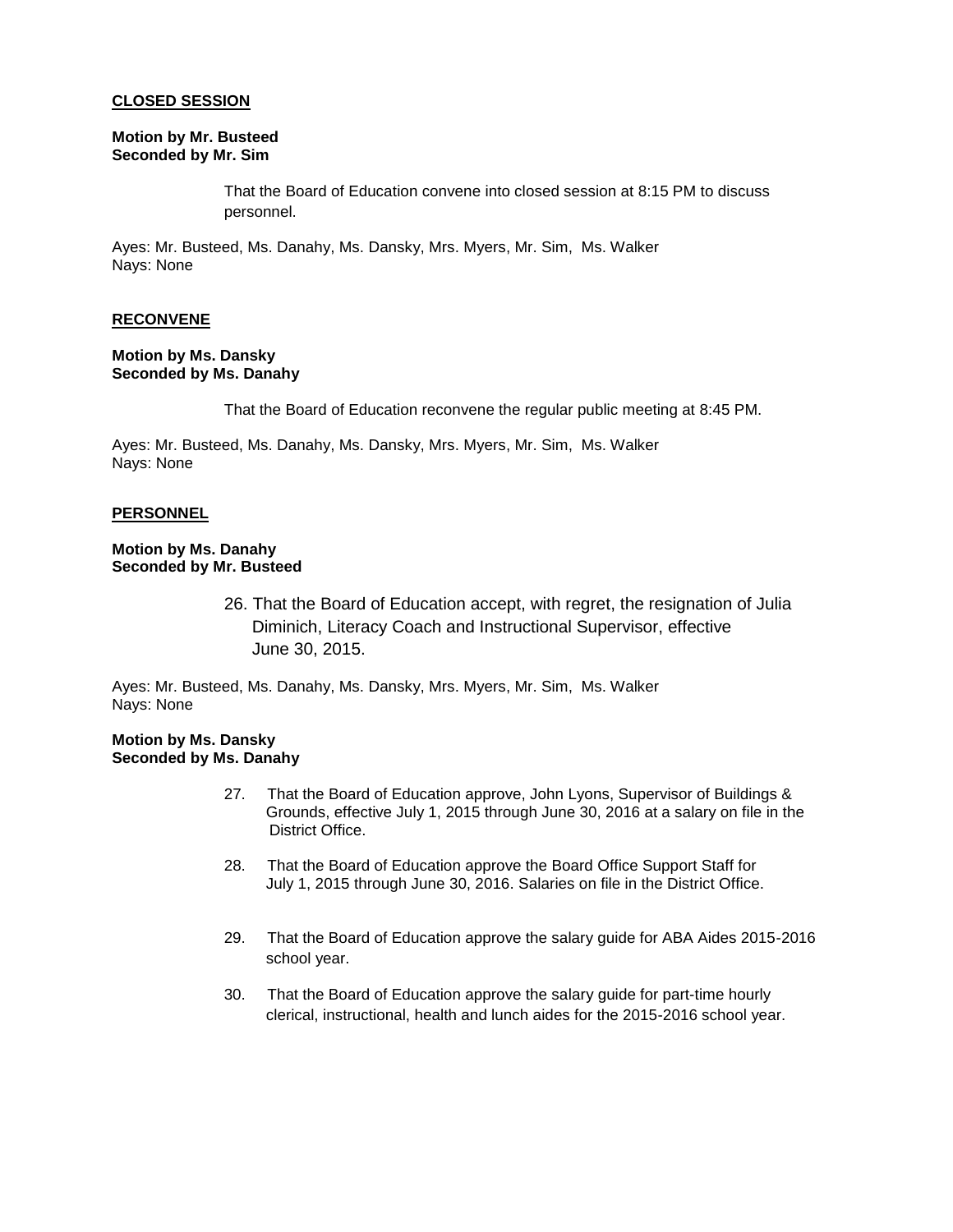31. That the Board of Education authorize the Business Administrator/Board Secretary to hire the following custodial helpers for 6 weeks beginning June 29, 2015 through August 7, 2015 for summer recess at a maximum of 40 hours per week at a salary on file in the Board Office.

Ryan Callahan Sam Lobeley Kevin Monahan Ian Wiese Ryan Dent\*

Ayes: Mr. Busteed, Ms. Danahy, Ms. Dansky, Mrs. Myers, Mr. Sim, Ms. Walker Nays: None

### **Motion by Mr. Busteed Seconded by Mr. Sim**

32. That recommended that the Board approve the completion of merit goals for the Superintendent as follows:

**WHEREAS** on November 12, 2014, the River Edge Board of Education (hereinafter referred to as the "Board") approved merit action plans for the Superintendent for the 2014-2015 school year consisting of three (3) quantitative and two (2) qualitative merit criteria and submitted same to the Executive County Superintendent for approval in accordance with N.J.A.C 6A: 23A-3.1(e) 10-11 (hereinafter referred to as "Merit Bonus Goals"); and

**WHEREAS**, on December 9, 2014, the Executive County Superintendent approved said Merit Bonus Goals, thereby authorizing the Board to evaluate and award merit bonus increases to the Superintendent upon achievement of each objective; and

**WHEREAS**, the Board has evaluated the Superintendent's performance with regards to the following goals and determined that she achieved the objective to 1) create and implement a Parent Academy, 2) to create an expanded New Teacher Mentoring Process, 3) 80% of students in K-2 will increase Math fluency, 4) improve district communications with stakeholders through the creation and implementation of a Facebook page, 5) to develop a strategic plan for use of River Edge facilities that will include an interim plan for 2015-16 and explore a long term plan.

Ayes: Mr. Busteed, Ms. Danahy, Ms. Dansky, Mrs. Myers, Mr. Sim, Ms. Walker Nays: None